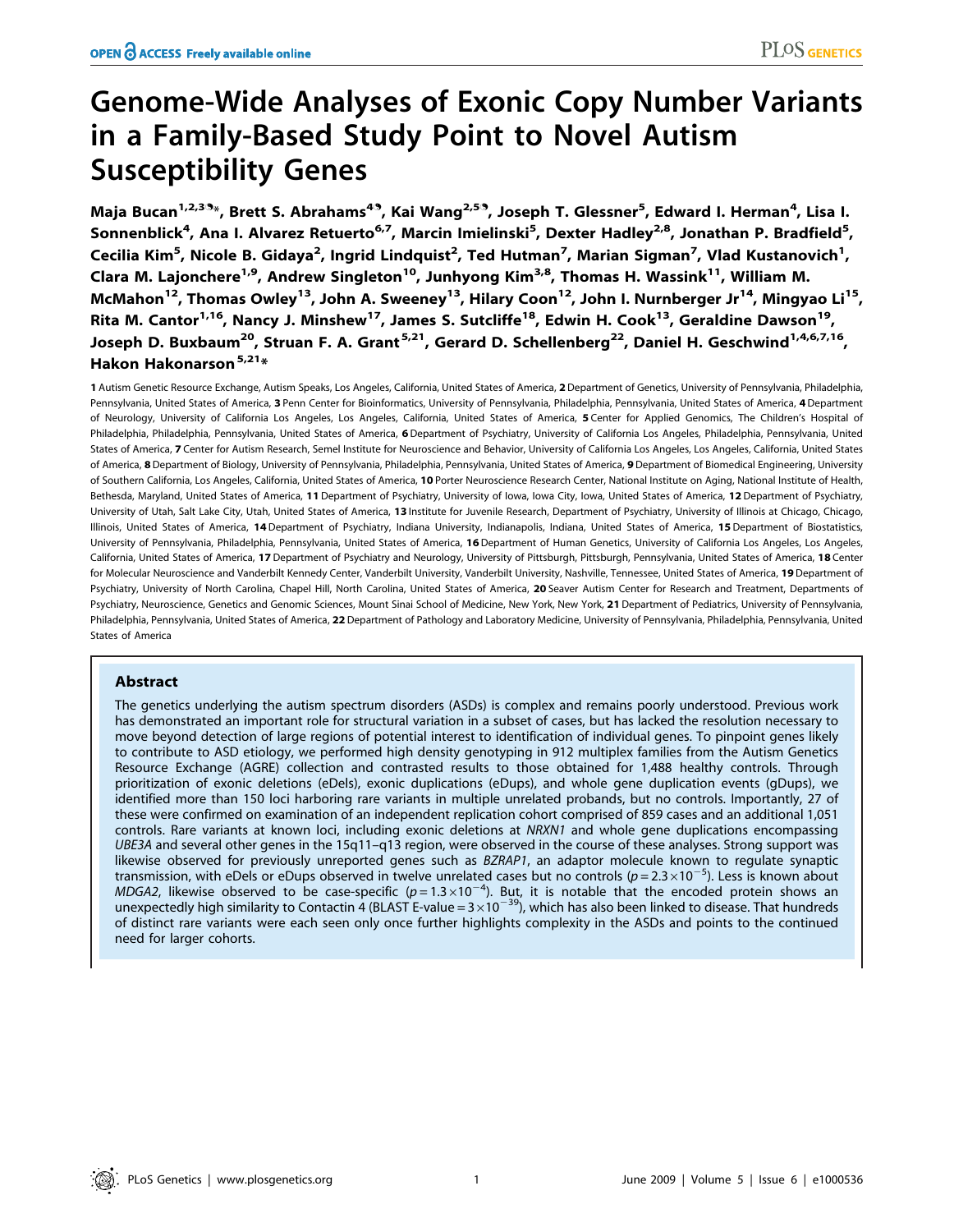Citation: Bucan M, Abrahams BS, Wang K, Glessner JT, Herman EI, et al. (2009) Genome-Wide Analyses of Exonic Copy Number Variants in a Family-Based Study Point to Novel Autism Susceptibility Genes. PLoS Genet 5(6): e1000536. doi:10.1371/journal.pgen.1000536

Editor: Greg Gibson, The University of Queensland, Australia

Received April 7, 2009; Accepted May 22, 2009; Published June 26, 2009

This is an open-access article distributed under the terms of the Creative Commons Public Domain declaration which stipulates that, once placed in the public domain, this work may be freely reproduced, distributed, transmitted, modified, built upon, or otherwise used by anyone for any lawful purpose.

Funding: The Autism Genetic Resource Exchange is a program of Autism Speaks and is supported, in part, by grant 1U24MH081810 from the National Institute of Mental Health to Clara M. Lajonchere (PI). This work is supported by a seed grant from Penn/CHOP Center for Autism Research, by NIH grant R01MH604687, and a NARSAD Distinguished Investigator Award (MB); by Pennsylvania Commonwealth HRFF and P20-GM69012 (JK); by the Intramural Research Program of the National Institute on Aging, National Institutes of Health, Department of Health and Human Services (1 Z01 AG000949-02 to AS); by a fellowship from the Tourette Syndrome Association (BSA); by an Autism Center of Excellence Award (P50HD055784-01 to MS, DHG, co-PI); by an Autism Center of Excellence Genetics Network grant (MH081754 to DHG); by a Research Award from the Margaret Q. Landenberger Foundation (HH); by a Research Development Award from the Cotswold Foundation (HH and SFAG); and by UL1-RR024134-03 (HH). The genotyping and other aspects of the study were funded by an Institutional Development Award to the Center for Applied Genomics (HH) from the Children's Hospital of Philadelphia. The funders had no role in study design, data collection and analysis, decision to publish, or preparation of the manuscript.

Competing Interests: The authors have declared that no competing interests exist.

\* E-mail: bucan@pobox.upenn.edu (MB); hakonarson@chop.edu (HH)

. These authors contributed equally to this work.

## Introduction

The Autism spectrum disorders (ASDs, MIM: 209850) are a heterogeneous group of childhood diseases characterized by abnormalities in social behavior and communication, as well as patterns of restricted and repetitive behaviors [1]. Twin studies have demonstrated much higher concordance rates of ASD in monozygotic twins (92%) than dizygotic twins (10%) [2,3], indicating a strong genetic basis for autism susceptibility. Although previous work has implicated numerous genomic regions of interest [4–8], the identification of specific genetic variants that contribute to ASD risk remains challenging.

Substantial progress towards the identification of genetic risk variants has come from recent characterization of structural variation (i.e., copy number variation or CNV). For example, an initial report involving patients with syndromic autism characterized genomic variation using array comparative genomic hybridization (CGH) and identified large de novo CNVs in 28% of cases [9]. Similarly, subsequent work demonstrated that the frequency of de novo CNVs is higher in cases versus controls [7,8]. CNV analyses have proven useful in the identification of regions that are potentially disease-related [8,10–13] and have begun to be employed to advance the candidacy of individual genes, including

# Author Summary

Autism spectrum disorders (ASDs) are common neurodevelopmental syndromes with a strong genetic component. ASDs are characterized by disturbances in social behavior, impaired verbal and nonverbal communication, as well as repetitive behaviors and/or a restricted range of interests. To identify genes likely to contribute to ASD etiology, we performed high density genotyping in 912 multiplex families from the Autism Genetics Resource Exchange (AGRE) collection and contrasted results to those obtained for 1,488 healthy controls. To enrich for variants most likely to interfere with gene function, we restricted our analyses to deletions and gains encompassing exons. Of the many genomic regions highlighted, 27 were seen to harbor rare variants in cases and not controls, both in the first phase of our analysis, and also in an independent replication cohort comprised of 859 cases and 1,051 controls. More work in a larger number of individuals will be required to determine which of the rare alleles highlighted here are indeed related to the ASDs and how they act to shape risk.

NRXN1, CNTNAP2, and NHE9 [6,14–16]. Recent work characterizing structural variation in cases and ethnically matched controls associating ubiquitin-pathway genes with autism with replicating this finding in the AGRE dataset is likewise notable [17], although family data was not reported here. Using the AGRE dataset as a discovery cohort, along with family information available for AGRE samples, we describe distinct and complementary analyses, prioritizing exonic events over CNVs in introns and intergenic intervals, which provide important new insights into the genetic architecture of the ASDs.

Towards the identification of additional genes and regions that may modulate disease risk, we have assembled a resource characterizing genome-wide structural variation from over nine hundred multiplex ASD families. Presented below are results from analyses contrasting events observed in cases and healthy ethnically matched controls, focusing on three classes of genic events: exonic deletions (eDels), exonic duplications (eDups), and whole gene duplication (gDups). Recovery of known ASD loci – together with the identification of novel regions harboring variants in multiple cases but no controls – supports the utility of this dataset. Consistent with enormous inter-individual variation, we further document a large number of events observed in only individual cases (Table S4). Importantly, all of these data have been made available to the scientific community pre-publication (www.agre.org), greatly enhancing the utility of existing publicly accessible biomaterials and phenotype data. These data further highlight the extent of structural variation in both human and the ASDs and offer an important resource for hypothesis-generation and interrogation of individual loci.

#### Results/Discussion

To characterize structural variation in ASD multiplex families and unrelated controls, we typed individuals at 561,466 SNP markers using Illumina HumanHap550 version 3 arrays. After excluding samples that failed to meet QC thresholds (see Table S1), we obtained array data on 3832 individuals from 912 multiplex families enrolled in the Autism Genetic Resource Exchange (AGRE) [18], 1070 disease-free children from the Children's Hospital of Philadelphia (CHOP), and 418 neurologically normal adults and seniors from the National Institute of Neurological Disorders and Stroke (NINDS) control collection [19]. Using the PennCNV software [20], we detected CNVs with a mean size of 59.9 Kb and mean frequency of 24.3 events per individual (see Table S2). Sensitivity compares favorably with previous BAC array-based [9,21] and SNP-based methods [8], in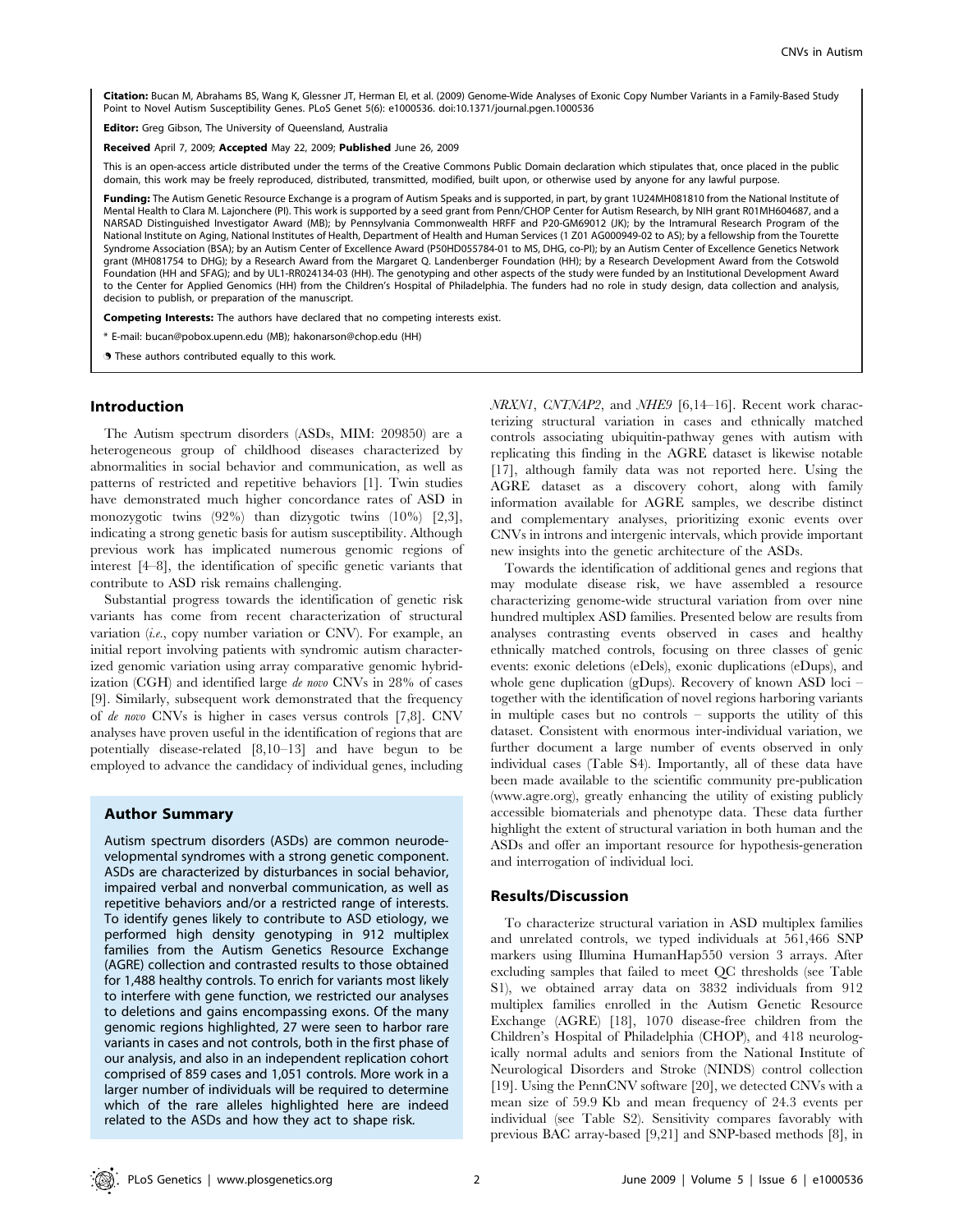which mean resolution was observed to be in the range of Mbs and hundreds of Kbs, respectively.

As a first step towards validation of genotyping accuracy we examined the inheritance of CNVs in the AGRE cohort. Consistent with high quality, 96.2% of CNV calls made in children were also detected in a parent. To explore the issue of genotyping accuracy further, we generated CNV calls for an independently generated data set in which an overlapping set of 2,518 AGRE samples were genotyped using the Affymetrix 5.0 platform [11]. For CNVs  $($ >500 kb) in known ASD regions (e.g. 15q11–13, 16p11.2, and 22q11.21; Table 1) [8,11,21,22], we observed 100% correspondence between the two platforms for individuals genotyped on both platforms. For further confirmation of CNV calls, we compared de novo variants identified here to those highlighted in previous analyses of AGRE families. We identified all five de novo CNVs reported by Sebat et al [7], three of the five de novo CNVs reported by Szatmari et al [6], one de novo CNV within  $A2BP1$  reported by Martin et al [23], and all five 16p11.2 de novo deletions reported by Weiss et al [11] and Kumar et al [10]. Of the two of thirteen de novo CNVs reported by Szatmari et al not detected as de novo in our study, one was very small (2 SNPs, 180 bp on 8p23.2), and the second clearly appears to be inherited (469 SNPs, 1.4 Mb on 17p12). Thus, our data are concordant with several other studies, and provide a more comprehensive picture of de novo CNVs in multiplex autism families. To further evaluate the quality of these data on another independent platform, we used Taqman to determine relative copy number at 12 previously unreported de novo CNVs identified in AGRE probands, confirming 11/12 loci (Figure 1 and Table S3). Together these results suggest that the CNVs calls we report are consistent and reliable.

We therefore undertook additional analyses to identify specific loci in which structural variants were enriched in cases versus controls. Because the majority of such variants were intronic or intergenic, we sought to prioritize CNVs most likely to interfere with the molecular function of specific genes. We first filtered CNV calls to include only exonic deletions (eDels) observed to overlap with a RefSeq gene. Overall, such eDels were observed at similar frequencies in AGRE cases,  $1<sup>st</sup>$  degree relatives of AGRE cases, and unrelated controls (CHOP and NINDS cohorts), with an average of  $\sim$ 2 such variants per person (Table S2). To identify events related to the ASDs we then looked for genes harboring eDels in at least one case but no unrelated controls. Among the 284 genes that met this criteria (Table S4) we observed several known ASD or mental retardation genes including: ASPM [24], DPP10 [8], CNTNAP2 [25,26], PCDH9 [16], and NRXN1 [6].

To enrich for genes most likely to contribute to ASD risk, we used family-based calling to evaluate which of these genes carried eDels in three or more cases from at least two unrelated families (Table S5). This stringent filtering resulted in 72 genes at 55 loci, including NRXN1. This is notable, given that eleven distinct disease-linked NRXN1 variants have been identified [6,8,15,27,28]. Neurexin family members are known to interact functionally with ASD-related neuroligins [29–32], and likewise play an important role in synaptic specification and specialization [33,34]. eDels in more recently identified candidates, including DPP10 and PCDH9, were likewise retained. Similarly, recovery of RNF133 and RNF148 within intron 2 of CADPS2 [7,35] highlights additional complexity at this locus. Although CNV breakpoints cannot be mapped precisely using SNP data alone, it is possible to determine overlap with protein coding exons and use these data to predict impact on gene function. Consistent with perturbation of function, distinct alleles at the loci highlighted here are predicted to eliminate or truncated the corresponding protein products (Figure 2).

Importantly, CNVs at a majority of these eDel loci show unique breakpoints in different families and/or result in the loss of distinct exons, demonstrating that they are independent. Moreover, because it is well established that CNVs at a subset of loci show identical breakpoints in unrelated individuals [10], this result is likely to underestimate the extent to which variants described here arose independently. Results from multi-dimensional scaling are likewise consistent with the interpretation that variants we highlight arose independently (Figure S1).

Given the large number of variants identified, it was critically important to confirm in an independent case-control analysis, how many of these eDels were truly overrepresented in cases, as opposed to being potentially attributable to Type I error. To address this concern, we sought to determine eDel frequency in these same genes in a replication dataset comprising 859 independently ascertained ASD cases and 1051 unrelated control subjects from the Autism Case Control cohort (ACC, see Description in Methods). One third of the loci identified in the discovery phase were observed in one or more ACC controls (18/ 55; 32.7%), suggesting that while rare, eDels at these loci are not limited to ASD cases and family members. In contrast, and providing evidence for formal replication, 14 separate loci encompassing 22 genes were observed to carry eDels in both AGRE and ACC cases, but none of 2539 controls (Table S2).

Our replication data lend strong support to the involvement of specific loci in the ASDs (Table 2). However, to ensure that these results were not observed by chance alone, we performed 10,000 permutation trials on data from the replication cohort by permuting case/control status across individuals. In each permuted dataset, we maintained the same numbers of cases and controls as in the original data, and calculated the number of genes harboring CNVs exclusively in cases. None of the  $10,000$ permutation trials gave results comparable to experimental observations for replicated case-specific loci ( $n = 14$ ;  $p < 0.0001$ ; Figure 3). In contrast, findings comparable to those for nonreplicated loci (highlighted as case-specific in the discovery phase but subsequently seen in replication controls) were seen in controls in 246/10,000 trials  $(n = 18; p = 0.02; Figure S2)$ . Although additional experimental work in independent cohorts will be required to determine if variation in any of the genes highlighted here do in fact impact ASD risk, no more than 5 replicated loci would be predicted to be observed by chance alone.

Despite the challenges associated with obtaining statistical support for individually rare events [7,36] we next sought to assign P values for replicated eDel loci. We were able to obtain support for each of the following loci:  $BZRAP1$  at 17q22  $(\rho = 8.0 \times 10^{-4})$ , NRXN1 at 2p16.3  $(\rho = 3.3 \times 10^{-4})$ , MDGA2 at 14q21.3 ( $p = 1.3 \times 10^{-4}$ ), MADCAM1 at 19q13 ( $p = 5.5 \times 10^{-5}$ ), and a three gene locus at 15q11 ( $p=1.3\times10^{-11}$ ). CNV calls at each of 15q11 and 19p13 are highly-error prone, suggesting that results here be interpreted with caution (see footnotes C and F in Table 2). Recovery of NRXN1, however, provides confidence for involvement of additional loci that were likewise replicated. Benzodiazapine receptor (peripheral) associated protein 1 (BZRAP1, alternatively referred to as RIMBP1), is an adaptor molecule thought to regulate synaptic transmission by linking vesicular release machinery to voltage gated Ca2+ channels [37]. Identification of this synaptic component here, in a hypothesis-free manner, is particularly satisfying and also provides additional support for synaptic dysfunction in the ASDs [29,38]. Less is known about MDGA2 [39], although comparison of the predicted protein to all others within GenBank by BLASTP indicated an unexpectedly high similarity to Contactin 4 (24% identity over more than 500 amino acids; Expect =  $3\times10^{-39}$ ). Given previous reports of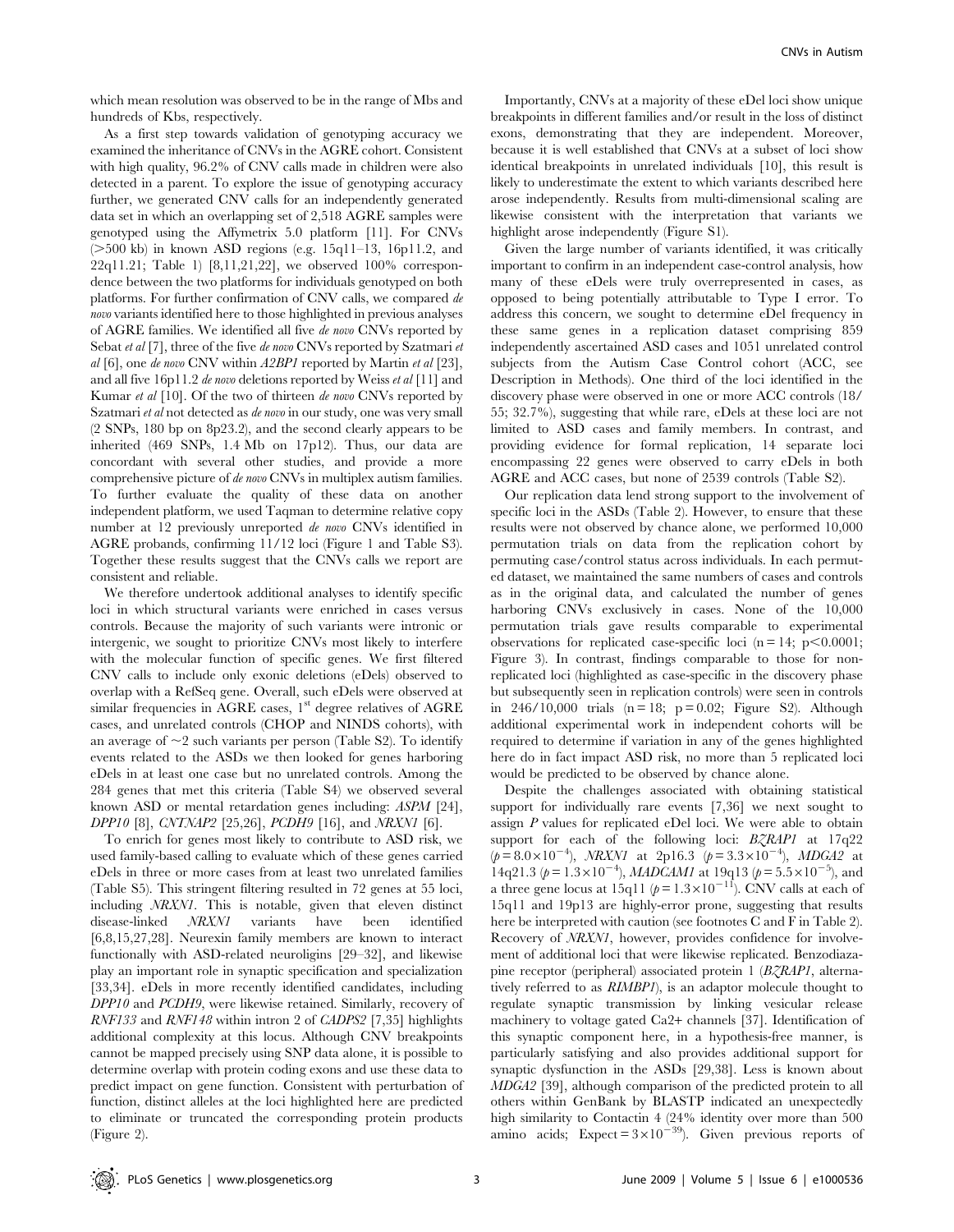





Figure 1. TaqMan experiments validate large de novo CNV calls. To validate results using an independent method we designed TaqMan assays to evaluate gene dosage. Results from representative experiments highlight results at loci at 1q21, 8q21, and 10q24. AGRE individual harboring deletions (red arrows) or gains (green arrows) are indicated. doi:10.1371/journal.pgen.1000536.g001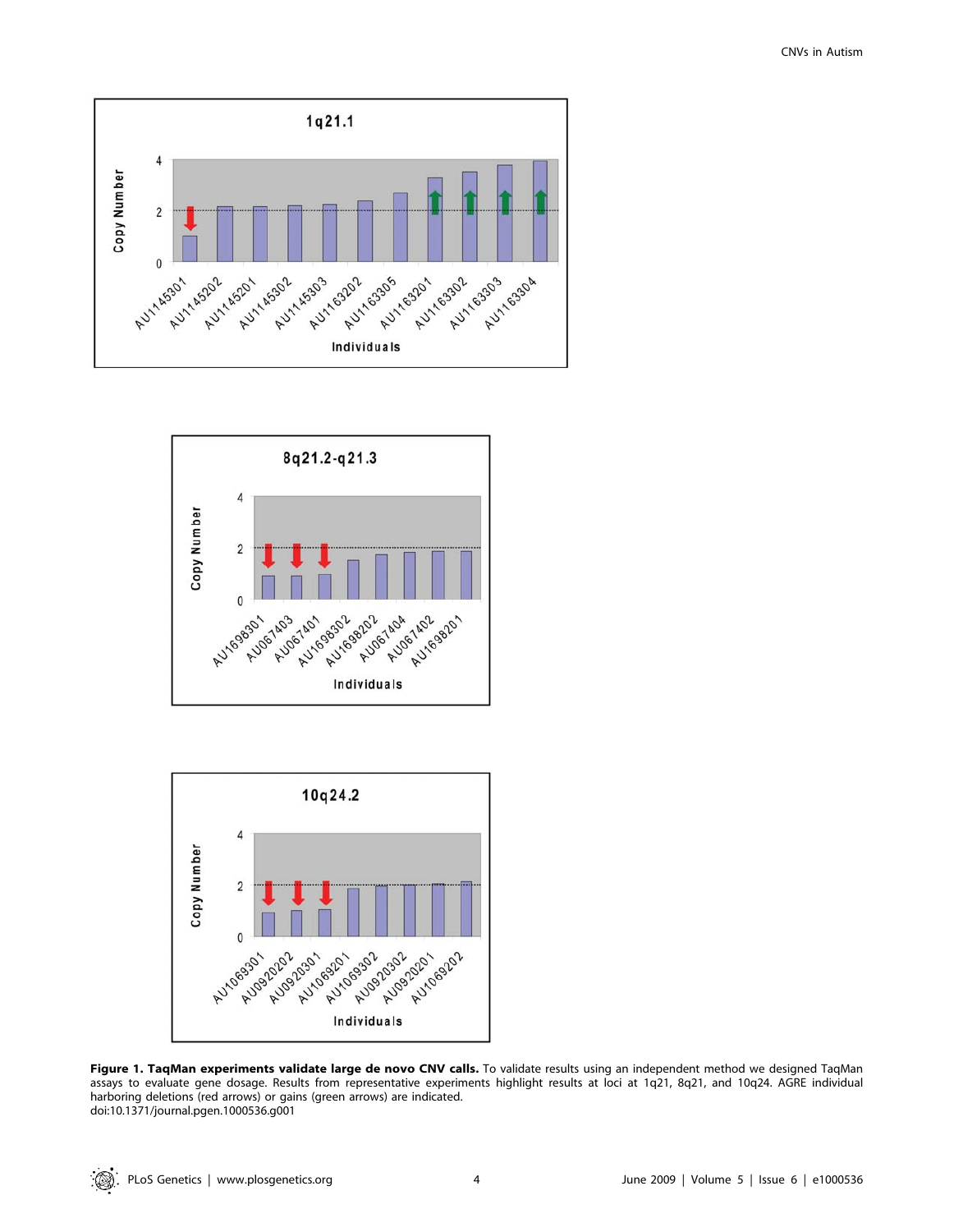Table 1. CNVs ( $>$ 500 kb) on 16p11, 15q11-13, and 22q11 are present in a subset of AGRE families.

| Region       | #SNP | Length (bp) | Type | <b>AGRE ID</b> | <b>Scored status</b> |           | Inheritance status Shared by affected sibling? Previous reports |                                      |
|--------------|------|-------------|------|----------------|----------------------|-----------|-----------------------------------------------------------------|--------------------------------------|
| $15q11-13$   | 1246 | 5,902,313   | dup  | AU010601       |                      | parent    |                                                                 | $[22]$                               |
| $15q11-13$   | 1246 | 5,902,313   | dup  | AU010604       | Autism               | Inherited | No                                                              | $[22]$                               |
| $15q11 - 13$ | 1246 | 5,902,313   | dup  | AU1331202      |                      | parent    |                                                                 |                                      |
| $15q11-13$   | 1246 | 5,902,313   | dup  | AU1331302      | Autism               | inherited | Yes                                                             |                                      |
| $15q11 - 13$ | 1246 | 5,902,313   | dup  | AU1331303      | Autism               | inherited | Yes                                                             |                                      |
| $15q11-13$   | 1130 | 5,008,629   | dup  | AU006501       |                      | parent    |                                                                 |                                      |
| $15q11 - 13$ | 1130 | 5,008,629   | dup  | AU006503       | Spectrum             | inherited | Yes                                                             | AGRE cytogenetic<br>annotation       |
| $15q11-13$   | 1130 | 5,008,629   | dup  | AU006504       | Autism               | inherited | Yes                                                             | AGRE cytogenetic<br>annotation, [21] |
| $15q11-13$   | 1130 | 5,008,629   | dup  | AU1135202      | Autism               | de novo   | <b>NA</b>                                                       |                                      |
| $15q11-13$   | 1127 | 4,993,869   | dup  | AU023303       | Spectrum             | <b>NA</b> | Yes                                                             | $[22]$                               |
| $15q11-13$   | 1127 | 4,993,869   | dup  | AU023304       | Autism               | <b>NA</b> | Yes                                                             | [21, 22]                             |
| $15q11-13$   | 1127 | 4,993,869   | dup  | AU1607307      | Autism               | de novo   | No                                                              |                                      |
| $15q11-13$   | 569  | 3,540,078   | del  | AU1024202      |                      | parent    |                                                                 |                                      |
| $15q11-13$   | 569  | 3,540,078   | del  | AU1024301      | Autism               | inherited | <b>NA</b>                                                       |                                      |
| $15q11-13$   | 437  | 1,347,744   | dup  | AU038504       | Autism               | de novo   | No                                                              | $[22]$                               |
| $15q11-13$   | 287  | 1,578,642   | dup  | AU1208301      | Autism               | de novo   | No                                                              |                                      |
| $15q11 - 13$ | 273  | 1,517,841   | dup  | AU1875202      |                      | parent    |                                                                 |                                      |
| $15q11-13$   | 98   | 572,462     | dup  | AU052003       | Autism               | <b>NA</b> | Yes                                                             | $[21]$                               |
| $15q11-13$   | 98   | 572,462     | dup  | AU052004       | Autism               | <b>NA</b> | Yes                                                             |                                      |
| 16p11.2      | 47   | 530,466     | del  | AU0154302      | Autism               | de novo   | Yes                                                             | [10, 11]                             |
| 16p11.2      | 47   | 530,466     | del  | AU0154303      | Autism               | de novo   | Yes                                                             | [10, 11, 21]                         |
| 16p11.2      | 47   | 530,466     | del  | AU029803       | Autism               | de novo   | No                                                              | [10, 11, 21]                         |
| 16p11.2      | 47   | 530,466     | del  | AU041905       | Autism               | de novo   | No                                                              | [10, 11, 21]                         |
| 16p11.2      | 47   | 530,466     | del  | AU0938301      | Autism               | de novo   | No                                                              | [10, 11, 21]                         |
| 16p11.2      | 47   | 530,466     | dup  | AU002901       |                      | parent    |                                                                 | $[11]$                               |
| 16p11.2      | 47   | 530,466     | dup  | AU002903       | Autism               | inherited | Yes                                                             | $[11]$                               |
| 16p11.2      | 47   | 530,466     | dup  | AU002904       | None                 | inherited |                                                                 | $[11]$                               |
| 16p11.2      | 47   | 530,466     | dup  | AU002905       | Autism               | inherited | Yes                                                             | [10, 11]                             |
| 22q11.21     | 512  | 2,534,567   | dup  | AU001802       |                      | parent    |                                                                 | $[22]$                               |
| 22q11.21     | 512  | 2,534,567   | dup  | AU001804       | Autism               | inherited | No                                                              | [21, 22]                             |
| 22q11.21     | 512  | 2,534,567   | dup  | AU004903       | Autism               | de novo   | No                                                              | [21, 22]                             |
| 22q11.21     | 335  | 1,429,207   | dup  | AU0991301      | Autism               | NA        | No                                                              |                                      |
| 22q11.21     | 177  | 728,859     | dup  | AU1334201      |                      | parent    |                                                                 |                                      |
| 22q11.21     | 177  | 728,859     | dup  | AU1334302      | Spectrum             | inherited | No                                                              |                                      |
| 22q11.21     | 149  | 601,423     | del  | AU1555302      | Autism               | <b>NA</b> | <b>NA</b>                                                       |                                      |

doi:10.1371/journal.pgen.1000536.t001

hemizygous loss of CNTN4 in individuals with mental retardation [40] and autism [17,41]. similarity between MDGA2 and CNTN4, surpassed only by resemblance to MDGA1, is notable. Likewise intriguing in light of the suggestion that common variation in cell adhesion molecules may contribute to autism risk [42] is the structural likeness of MDGA2 to members of this family of molecules.

Although some published analyses emphasize the greater contribution of gene deletion events in autism pathogenesis [7], there are also clear examples of duplications that strongly modulate ASD risk [43,44]. We therefore conducted a parallel analysis of duplications, distinguishing between events involving entire genes (gDups) which might increase dosage and those

restricted to internal exons (eDups) which could give rise to a frameshift or map to a chromosomal region distinct from the reference gene. For gDups, we identified 449 genes that were duplicated in at least one AGRE case but no CHOP/NINDS controls (Table S4). Of those, 200 genes at an estimated 63 loci, including genes at 15q11.2 [43], met the more stringent criteria of being present in three or more cases from at least two independent families (Table S5). Of these, 11.5% (23/200) were also seen in ACC controls, whereas 24.5% (49/200) were case-specific in the replication cohort. Strong statistical support was obtained for established loci (e.g.  $p = 9.3 \times 10^{-6}$  for UBE3A and other genes in the PWS/AS region at 15q11–q13), and nominal evidence was observed for the following novel loci: CD8A at 2p11.2 ( $p = 0.069$ ),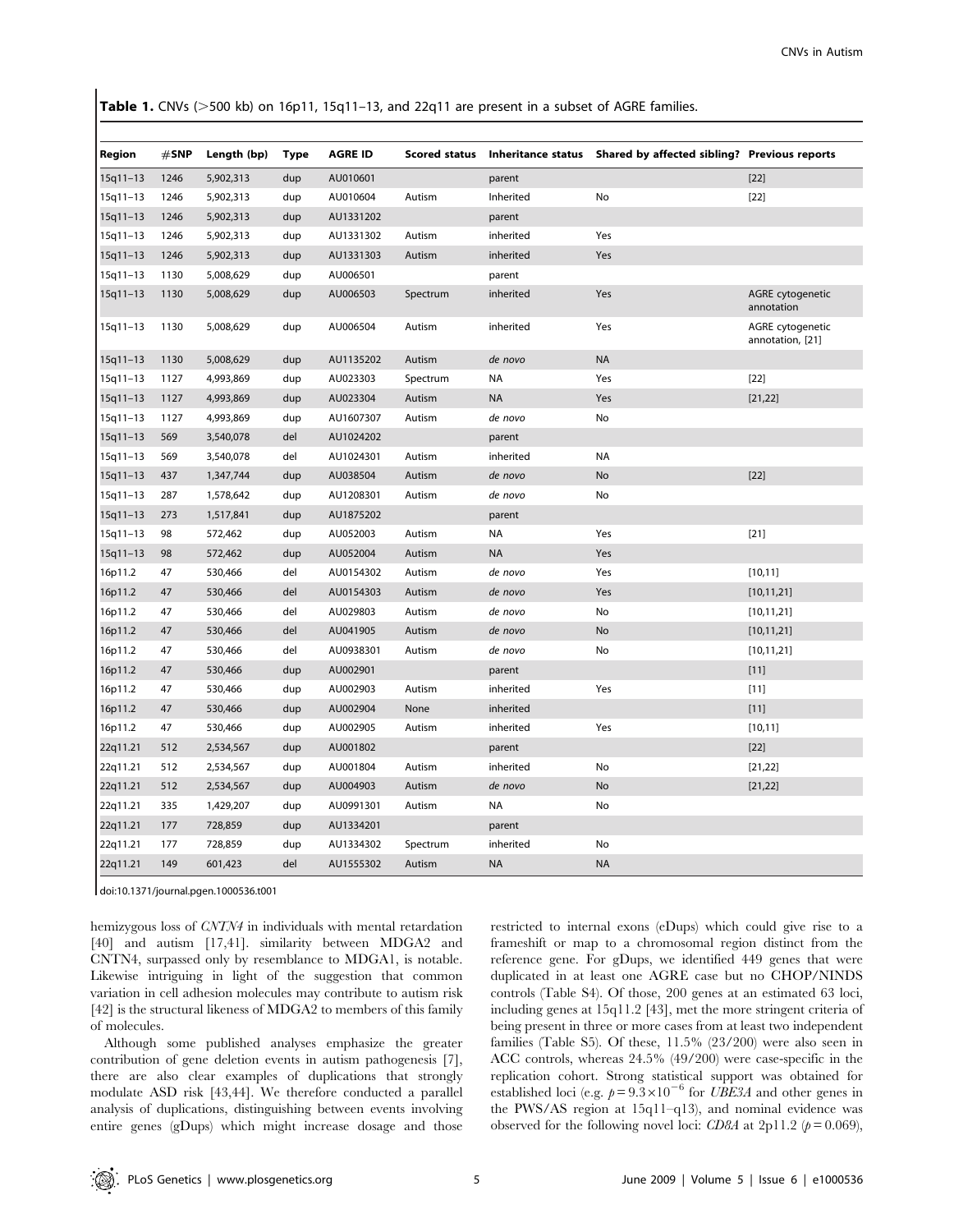





Figure 2. Rare exonic deletions (eDels) in NRXN1 and novel candidate genes alter predicted protein structures. For each of BZRAP1 (a) NRXN1 (b) and MDGA2 (c) reference loci and encoded proteins (top) are contrasted against mutant loci and corresponding proteins (bottom; grey shading). Unique genomic deletions and corresponding protein truncations are highlighted in red and with black hatching, respectively. Schematized protein domains genes are as follows: BZRAP1-Src homology-3 (orange square), Fibronectin, type III (blue oval); NRXN1-Laminin G (orange hexagon), EGF-like (blue oval), 4.1 binding motif (green rectangle); MDGA2—IG-like domains (blue pentagon), MAM aka Meprin/A5-protein/PTPmu (blue oval).

doi:10.1371/journal.pgen.1000536.g002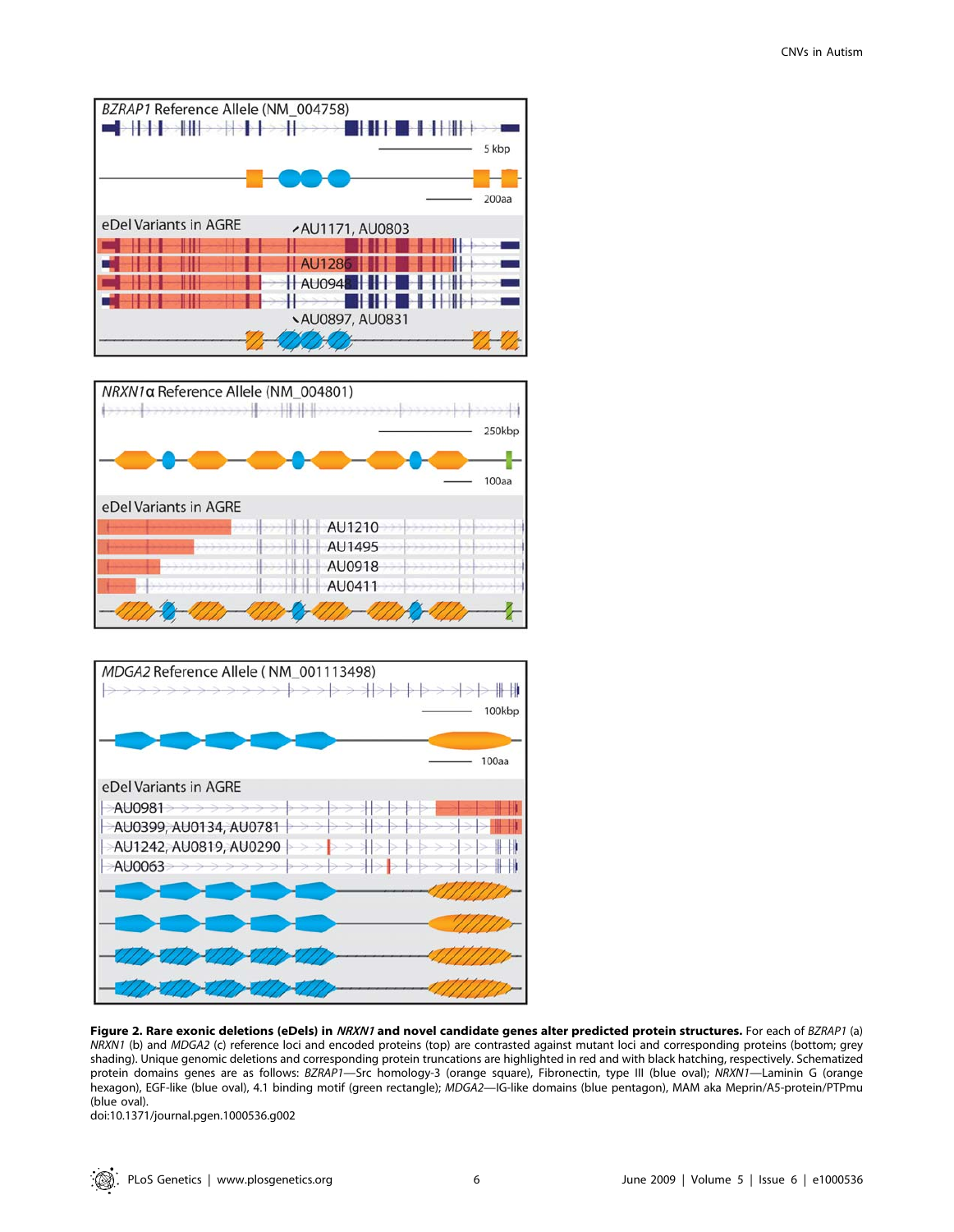

Figure 3. Observed replication unlikely to be attributable to chance alone. We performed 10,000 phenotype permutation trials on replication data and determined for each the number of loci harboring CNVs in cases but not controls. Thus, within each trial, the number of loci absent from controls in the replication cohort was determined. None of the permutation trials generated as many case-specific loci as observed in our actual dataset (n = 14;  $p$  < 0.0001). doi:10.1371/journal.pgen.1000536.g003

 $LOC285498$  at 4p16.3 ( $p = 0.028$ ), and  $CARD9/LOC728489$  at  $9q34.3$  (p = 0.005).

For eDups, we reasoned that duplication of one or more internal exons could serve to disrupt the corresponding open reading frame and be predicted to impair gene function as a result. Despite the caveat that observed copy number gains need not map to the wild-type locus, known ASD genes including TSC2 [45] and RAI1 [44,46] within the Potocki-Lupski Syndrome critical interval were amongst the 159 loci observed in at least one AGRE case, but no CHOP/NINDS controls (Table S4). Such events were also seen in one family at the NLGN1 locus, which is of interest given previous support for NLGN3 and NLGN4 [29]. Filtering of these results, using the more stringent criteria employed above in consideration of eDels, limited this set of events to 76 loci observed in at least three cases from two separate families (Table S5). Interestingly, *BZRAP1*, reported above to harbor eDels at significantly higher frequencies in AGRE and ACC cases versus controls  $(p=8.0\times10^{-4})$ , was amongst these, with eDups observed here in four unrelated AGRE cases (screening  $p = 0.021$ ). Eight other genes, including the voltage gated potassium channel subunit  $KCMAB2$  ( $p = 4.7 \times 10^{-3}$ ) remained absent from ACC controls and were also replicated in the independent case cohort. Although eDups at BZRAP1 were not detected in ACC cases, eDels at this locus were replicated, underscoring the importance of variation here. When considering eDels and eDups at the BZRAP1 locus together, the likelihood of such an observation occurring by chance alone is small  $(p=2.3\times10^{-5}).$ 

Although none of the variants we highlight were observed in any of 2539 unrelated controls, key events, including eDels at NRXN1, BZRAP1, and MDGA2 were observed in both cases and non-autistic family members (Figure 4). This is in keeping with previous work which suggests that haploinsufficiency at NRXN1 may contribute to the ASDs [15], but is insufficient to cause disease. Such data are also consistent with the well established finding of the ''broader autism phenotype'', such as subclinical language and social impairment in first degree relatives of cases with an ASD, which supports a multi-locus model [47,48]. We were also surprised to see that key variants at these loci appear to be transmitted to only a subset of affected individuals in some families (Figure 4). These observations parallel findings at other major effect loci including 16p11.2 [11] and DISC1 [49,50] and are consistent with a model in which multiple variants, common and rare, act in concert to shape clinical presentation [51–53]. Results are also consistent with the idea that true risk loci are likely to show incomplete penetrance and imperfect segregation with disease [13], a reality that will complicate gene finding efforts. Related to this is that substantial effort will be required to determine whether rare alleles of moderate effect act independently on distinct aspects of disease (endophenotype model) or together to undermine key processes in brain development (threshold model). How distinct alleles may interact to shape presentation is yet another question that will require larger cohorts along with multigenerational families to resolve [54].

By limiting CNV calls to include only exonic deletions (eDels) and duplications (eDups and gDups), we have attempted to enrich for variants most likely to impact gene function and in doing so improve the signal to noise ratio similar to work in other complex diseases [55]. At the same time, like other gene-based strategies, we preserve our ability to consider eDels involving the same transcriptional unit as separate but equivalent. Given that such events appear rare, this is an important consideration.

Pathway analysis by DAVID [56] found support for overrepresentation of cell adhesion molecules amongst recurrent eDel genes (uncorrected  $p = 0.002$ ; CDH17, PCDH9, LAMA2, MAD-CAM1, NRXN1, POSTN, SPON2) , although it should be noted that this analysis does not adjust for gene size and may favor larger genes. Nevertheless, aside from SPON2 no eDels in these genes were observed in any of the controls interrogated. In contrast, no evidence for such overrepresentation was observed for genes in the ubiquitin degradation pathway and neither term was highlighted as overrepresented amongst eDups or gDups. Given that this study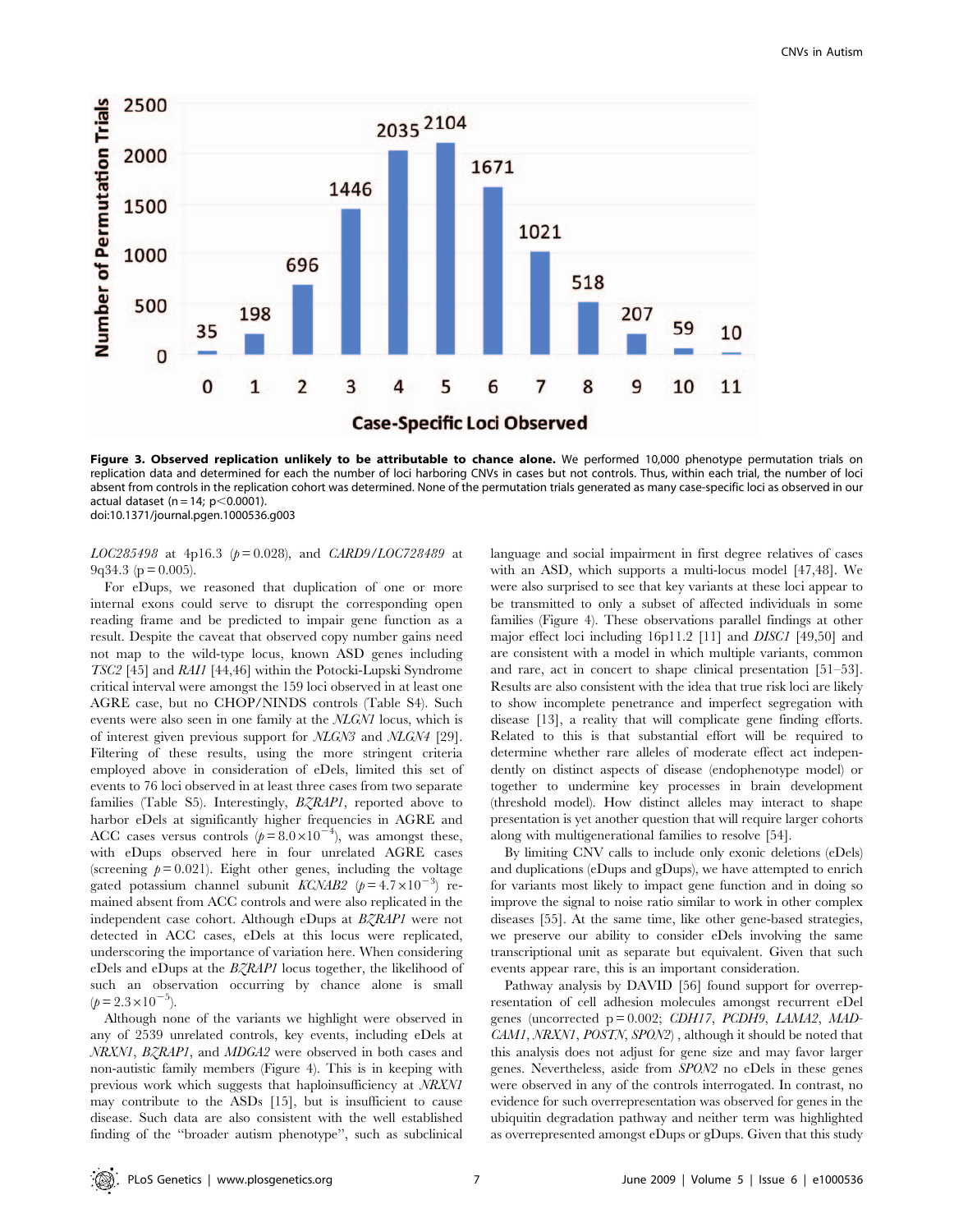Table 2. A subset of eDel loci were observed to harbor rare variants in both discovery and replication cohorts, but none of 2539 controls. eDel: exonic deletion; ACRD: autism chromosome rearrangement database (http://projects.tcag.ca/autism/).

| $\mathbf{0}$<br>$\mathbf{0}$<br>CA6<br>1p36<br>$\overline{3}$<br>0.50<br>$\mathbf{1}$<br>No<br>0.028<br>$\overline{3}$<br>OR <sub>1</sub> C <sub>1</sub><br>$\mathbf 0$<br>$\pmb{0}$<br>1q44<br>0.40<br>$\mathbf{1}$<br>No<br>0.028<br>$3.3 \times 10^{-4}$<br>5<br>$\mathsf{O}\xspace$<br>Yes<br>$\mathbf{0}$<br>0.46<br>$\overline{4}$<br>- NRXN1<br>2p16<br>$\overline{4}$<br>$\mathbf 0$<br>$\pmb{0}$<br>Yes<br>0.012<br>GALNT13<br>2q23.3<br>0.54<br>$\mathbf{1}$<br>$\overline{2}$<br>$\mathbf 0$<br>$\mathbf{1}$<br>$\mathsf{O}\xspace$<br>Yes<br>3p14<br>0.25<br>0.069<br>SUCLG <sub>2</sub><br>$\overline{2}$<br>$\overline{3}$<br>$\mathbf 0$<br>$\pmb{0}$<br>0.36<br>No<br>0.012<br>KIAA1586<br>6p12<br>$\overline{3}$<br>$\mathbf{0}$<br>$\mathbf{1}$<br>$\pmb{0}$<br>0.60<br>Yes<br>7q31.3<br>0.028<br><b>RNF133</b><br><b>RNF148</b><br>$\overline{3}$<br>$\mathbf{0}$<br>$\overline{1}$<br>$\mathsf{O}\xspace$<br>0.028<br>SSSCA1<br>11q13<br>0.43<br>No<br>FAM89B<br>$\overline{3}$<br>$\mathbf 0$<br>$\mathbf{1}$<br>$\mathbf 0$<br>No<br>0.028<br><b>UNC93B1</b><br>11q13<br>0.25<br>$1.4 \times 10^{-4}$<br>$\overline{2}$<br>MDGA2<br>8<br>$\mathbf 0$<br>0.56<br>$\pmb{0}$<br>No<br>14q21.3<br>$1.3\times10^{-11}$<br>LOG50137 <sup>C</sup><br>$\overline{2}$<br>15q11.2<br>26<br>$\mathbf{0}$<br>$\mathsf{O}\xspace$<br>Yes<br>0.64<br>OR4M2<br>OR4N4<br>- FLYWCH1 <sup>D</sup><br>$4.8 \times 10^{-3}$<br>16p13<br>$\mathsf{3}$<br>$\pmb{0}$<br>$\mathbf{3}$<br>$\pmb{0}$<br>0.40<br>No<br><b>KREMEN2</b><br>PAQR4<br>- PKMYT1<br>- BZRAP1 <sup>E</sup><br>$8.0\times10^{-4}$<br>6<br>$\mathbf 0$<br>0.50<br>$\overline{2}$<br>$\mathsf 0$<br>No<br>17q22<br>- C19orf19 <sup>F</sup><br>$5.5 \times 10^{-5}$<br>19p13<br>$\overline{3}$<br>0.40<br>$\bf 8$<br>$\pmb{0}$<br>No<br>$\bf 0$ | Gene | Locus <sup>A</sup> | <b>Unrelated</b><br><b>Discovery</b><br>Cases<br>$(n = 912)$ | <b>UnrelatedDiscovery</b><br>Controls ( $n = 1488$ ) | <b>Unaffected</b><br>Carrier<br><b>Fraction</b> <sup>B</sup> | <b>Unrelated</b><br>Replication<br>cases $(n = 859)$ | <b>Unrelated</b><br>Replication<br>controls<br>$(n = 1051)$ | ACRD? | Combined<br>P-value<br>(Fisher Exact) |
|-----------------------------------------------------------------------------------------------------------------------------------------------------------------------------------------------------------------------------------------------------------------------------------------------------------------------------------------------------------------------------------------------------------------------------------------------------------------------------------------------------------------------------------------------------------------------------------------------------------------------------------------------------------------------------------------------------------------------------------------------------------------------------------------------------------------------------------------------------------------------------------------------------------------------------------------------------------------------------------------------------------------------------------------------------------------------------------------------------------------------------------------------------------------------------------------------------------------------------------------------------------------------------------------------------------------------------------------------------------------------------------------------------------------------------------------------------------------------------------------------------------------------------------------------------------------------------------------------------------------------------------------------------------------------------------------------------------------------------------------------------------------------------------------------------------------|------|--------------------|--------------------------------------------------------------|------------------------------------------------------|--------------------------------------------------------------|------------------------------------------------------|-------------------------------------------------------------|-------|---------------------------------------|
|                                                                                                                                                                                                                                                                                                                                                                                                                                                                                                                                                                                                                                                                                                                                                                                                                                                                                                                                                                                                                                                                                                                                                                                                                                                                                                                                                                                                                                                                                                                                                                                                                                                                                                                                                                                                                 |      |                    |                                                              |                                                      |                                                              |                                                      |                                                             |       |                                       |
|                                                                                                                                                                                                                                                                                                                                                                                                                                                                                                                                                                                                                                                                                                                                                                                                                                                                                                                                                                                                                                                                                                                                                                                                                                                                                                                                                                                                                                                                                                                                                                                                                                                                                                                                                                                                                 |      |                    |                                                              |                                                      |                                                              |                                                      |                                                             |       |                                       |
|                                                                                                                                                                                                                                                                                                                                                                                                                                                                                                                                                                                                                                                                                                                                                                                                                                                                                                                                                                                                                                                                                                                                                                                                                                                                                                                                                                                                                                                                                                                                                                                                                                                                                                                                                                                                                 |      |                    |                                                              |                                                      |                                                              |                                                      |                                                             |       |                                       |
|                                                                                                                                                                                                                                                                                                                                                                                                                                                                                                                                                                                                                                                                                                                                                                                                                                                                                                                                                                                                                                                                                                                                                                                                                                                                                                                                                                                                                                                                                                                                                                                                                                                                                                                                                                                                                 |      |                    |                                                              |                                                      |                                                              |                                                      |                                                             |       |                                       |
|                                                                                                                                                                                                                                                                                                                                                                                                                                                                                                                                                                                                                                                                                                                                                                                                                                                                                                                                                                                                                                                                                                                                                                                                                                                                                                                                                                                                                                                                                                                                                                                                                                                                                                                                                                                                                 |      |                    |                                                              |                                                      |                                                              |                                                      |                                                             |       |                                       |
|                                                                                                                                                                                                                                                                                                                                                                                                                                                                                                                                                                                                                                                                                                                                                                                                                                                                                                                                                                                                                                                                                                                                                                                                                                                                                                                                                                                                                                                                                                                                                                                                                                                                                                                                                                                                                 |      |                    |                                                              |                                                      |                                                              |                                                      |                                                             |       |                                       |
|                                                                                                                                                                                                                                                                                                                                                                                                                                                                                                                                                                                                                                                                                                                                                                                                                                                                                                                                                                                                                                                                                                                                                                                                                                                                                                                                                                                                                                                                                                                                                                                                                                                                                                                                                                                                                 |      |                    |                                                              |                                                      |                                                              |                                                      |                                                             |       |                                       |
|                                                                                                                                                                                                                                                                                                                                                                                                                                                                                                                                                                                                                                                                                                                                                                                                                                                                                                                                                                                                                                                                                                                                                                                                                                                                                                                                                                                                                                                                                                                                                                                                                                                                                                                                                                                                                 |      |                    |                                                              |                                                      |                                                              |                                                      |                                                             |       |                                       |
|                                                                                                                                                                                                                                                                                                                                                                                                                                                                                                                                                                                                                                                                                                                                                                                                                                                                                                                                                                                                                                                                                                                                                                                                                                                                                                                                                                                                                                                                                                                                                                                                                                                                                                                                                                                                                 |      |                    |                                                              |                                                      |                                                              |                                                      |                                                             |       |                                       |
|                                                                                                                                                                                                                                                                                                                                                                                                                                                                                                                                                                                                                                                                                                                                                                                                                                                                                                                                                                                                                                                                                                                                                                                                                                                                                                                                                                                                                                                                                                                                                                                                                                                                                                                                                                                                                 |      |                    |                                                              |                                                      |                                                              |                                                      |                                                             |       |                                       |
|                                                                                                                                                                                                                                                                                                                                                                                                                                                                                                                                                                                                                                                                                                                                                                                                                                                                                                                                                                                                                                                                                                                                                                                                                                                                                                                                                                                                                                                                                                                                                                                                                                                                                                                                                                                                                 |      |                    |                                                              |                                                      |                                                              |                                                      |                                                             |       |                                       |
|                                                                                                                                                                                                                                                                                                                                                                                                                                                                                                                                                                                                                                                                                                                                                                                                                                                                                                                                                                                                                                                                                                                                                                                                                                                                                                                                                                                                                                                                                                                                                                                                                                                                                                                                                                                                                 |      |                    |                                                              |                                                      |                                                              |                                                      |                                                             |       |                                       |
|                                                                                                                                                                                                                                                                                                                                                                                                                                                                                                                                                                                                                                                                                                                                                                                                                                                                                                                                                                                                                                                                                                                                                                                                                                                                                                                                                                                                                                                                                                                                                                                                                                                                                                                                                                                                                 |      |                    |                                                              |                                                      |                                                              |                                                      |                                                             |       |                                       |
|                                                                                                                                                                                                                                                                                                                                                                                                                                                                                                                                                                                                                                                                                                                                                                                                                                                                                                                                                                                                                                                                                                                                                                                                                                                                                                                                                                                                                                                                                                                                                                                                                                                                                                                                                                                                                 |      |                    |                                                              |                                                      |                                                              |                                                      |                                                             |       |                                       |
|                                                                                                                                                                                                                                                                                                                                                                                                                                                                                                                                                                                                                                                                                                                                                                                                                                                                                                                                                                                                                                                                                                                                                                                                                                                                                                                                                                                                                                                                                                                                                                                                                                                                                                                                                                                                                 |      |                    |                                                              |                                                      |                                                              |                                                      |                                                             |       |                                       |
|                                                                                                                                                                                                                                                                                                                                                                                                                                                                                                                                                                                                                                                                                                                                                                                                                                                                                                                                                                                                                                                                                                                                                                                                                                                                                                                                                                                                                                                                                                                                                                                                                                                                                                                                                                                                                 |      |                    |                                                              |                                                      |                                                              |                                                      |                                                             |       |                                       |

 $^\text{A}\text{Predicted event sizes in bps for unrelated AGRE}^*$  and  $\text{ACC}^\#$  cases are as follows:  $\textit{CAG - 2317}^*$ , 12464 $^*,$  19146 $^*,$  19145 $^#;$   $\textit{ORIC1 - 44644}^*$ , 577691 $^*,$  1464677 $^*,$  44643 $^#$ ; **NRXN1** - 19979˚, 152437˚, 241327˚, 373015˚, 439406˚, 134010<sup>#</sup>, 161199<sup>#</sup>, 256373<sup>#</sup>, 533842<sup>#</sup>; *GALNT13* - 14126˚, 46413˚, 113282˚, 24100<sup>#</sup>; *SUCLG2* - 2192˚, 1389749˚, 1389748<sup>#</sup>; **KIAA1586** - 36354\*, 36902<sup>\*</sup>,157321\*, 36901<sup>#,</sup> 67160<sup>#</sup>; **RNF133/RNF148** - 33473\*, 37226\*, 1515817<sup>\*</sup>, 43966#; *SSSCA1/FAM89B* – 21993\*, 21993\*, 21993\*, 21993\*, 123569<sup>#</sup>; **UNC93B1** - 11410˚, 19223˚, 84727˚, 159861<sup>#</sup>; **MDGA2** – 19651˚, 23292˚, 57714˚, 58528˚, 122985˚, 131623˚, 150178˚, 226468˚, 194601<sup>#</sup>, 288518<sup>#</sup>; **LOC650137**/ OR4M2/OR4N4 – 591007 $^*$  in 26 families, 24941# and 926360#; FLYWCH1/KREMEN2/PAQR4/PKMYT1 - 40468 $^*$ , 88173 $^*$ , 88373 $^*$ , 82786 $^{\#}$ , 82786 $^{\#}$ , 124947 $^{\#}$ ; BZRAP1 – 10102<sup>\*</sup>, 10102<sup>\*</sup>, 16897<sup>\*</sup>, 18532<sup>\*</sup>, 22806<sup>\*</sup>, 34235<sup>\*</sup>, 29600<sup>#,</sup> 28360<sup>#</sup>; *C19orf19lMADCAM1* - 100187<sup>\*</sup>, 171989<sup>\*</sup>, 187147<sup>\*</sup>, 98264<sup>#</sup>, 103788<sup>#</sup>, 277715<sup>#</sup>, 280201<sup>#</sup>, 292525<sup>#</sup>, 294446<sup>#</sup>, 344224<sup>#</sup>, 384324<sup>#</sup>.<br><sup>8</sup>For eDels at a given locus, the ratio of *unaffected c*arriers (siblings or parents) to total number of carriers (cases and family members).

<sup>B</sup>For eDels at a given locus, the ratio of *unaffected* carriers (siblings or parents) to total number of carriers (cases and family members).<br><sup>C</sup>The significant difference in CNV frequency between AGRE and ACC cases (p=2 and Table S5), suggests that additional factors – including some potentially unrelated to diagnosis – may be relevant here. Sparse SNP coverage along with regional complexity (large segmental duplications) is also likely to increase false positive and false negatives at this locus. Replication data (and corresponding p Value) is for OR4N4, as only one eDel at either LOC650137 or OR4M2 was observed amongst ACC cases.

 $^{\text{D}}$ A comparable number of eDels were observed at multiple neighboring genes; carrier fraction corresponds to FLYWCH1, the lowest observed at this locus.

 $\frac{E_{\text{Joint}}}{E_{\text{Data}}}$  consideration of eDels (n = 8) and eDups (n = 4) at *BZRAP1* further improves statistical support for this locus (p = 2.3×10<sup>-5</sup>).

Note extreme telomeric position of this locus which may undermine/interfere with reliable calling of structural variants. CNV counts and carrier fraction corresponds to

MADCAM1; fewer variants were observed at C19orf19 amongst ACC cases and carrier fraction was higher than that for MADCAM1. doi:10.1371/journal.pgen.1000536.t002

focused only on events encompassing RefSeq exons, differences from Glessner and colleagues [17] are to be expected.

Despite the large cohorts interrogated at each phase of our investigations, only a minority of loci (established or novel) were replicated between AGRE and ACC cases. For example, variants at each of the following previously reported loci were observed multiple times in AGRE cases but not once amongst ACC probands: PCDH10 and DPP10 (eDels), RAI and TSC2 (eDups), and DIDO1 (gDups). This suggests that even with current numbers, the present experiments are underpowered to obtain replication for a subset of recurrent variants. Because events seen only in single cases collectively account for a substantial fraction of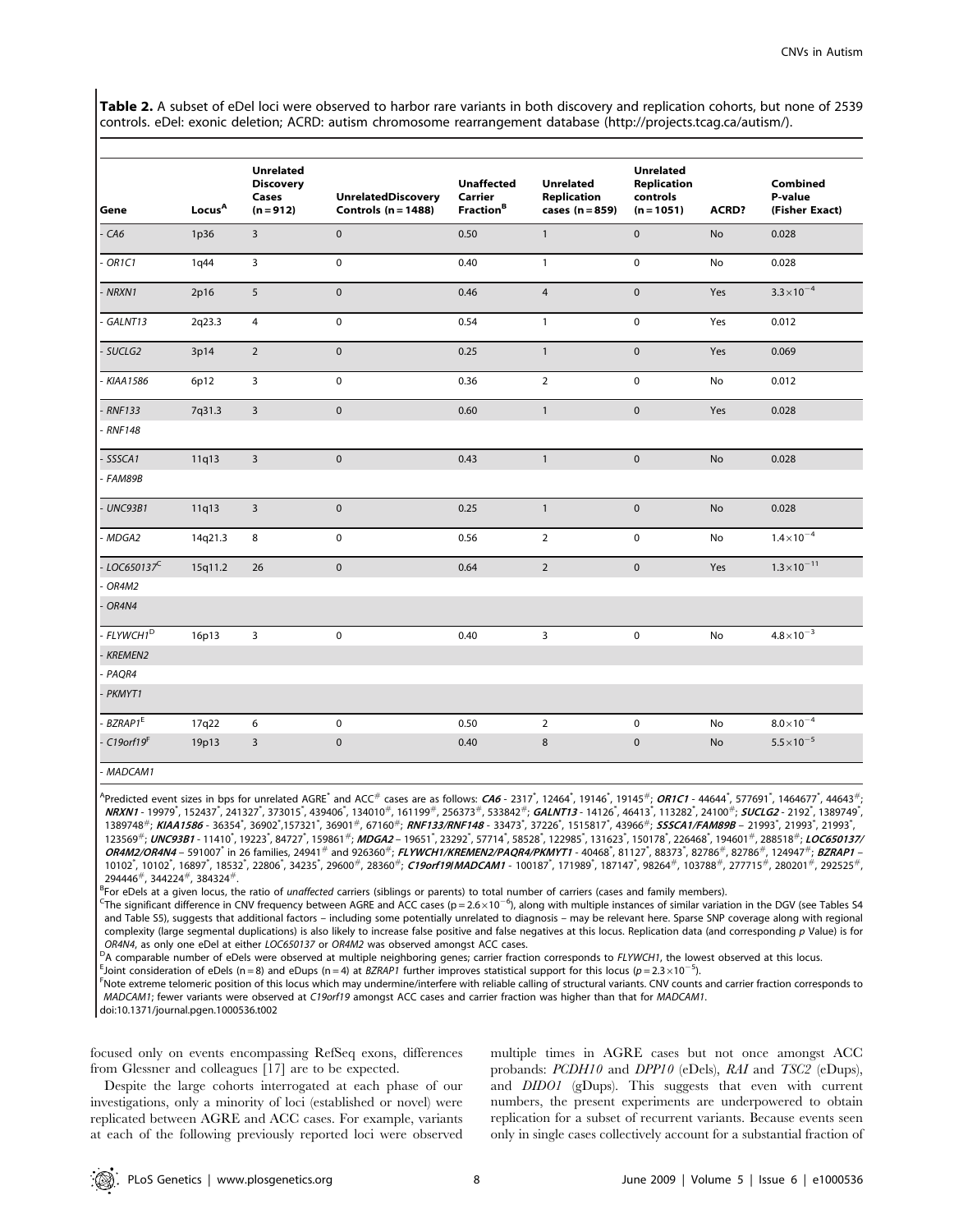

Figure 4. Exonic deletions, although enriched in cases versus controls, show imperfect segregation with disease in multiplex families. Pedigrees for representative AGRE families harboring exonic deletions in BZRAP1 (A,B), kb), NRXN1 (C,D), and MDGA2 (E,F) are illustrated. Red filled circles correspond to exonic deletions. Black stars (upper right) highlight individuals for which CNV calls were not obtained (not genotyped or failing to meet criteria for quality control). doi:10.1371/journal.pgen.1000536.g004

observed variation even larger cohorts still will be required for a thorough understanding of the genetic basis of complex disorders like the ASDs.

In summary, we have performed a high resolution genome-wide analysis to characterize the genomic landscape of copy number variation in ASDs. Through comparison of structural variation in 1,771 ASD cases and 2,539 controls and prioritization of events encompassing exons we identified more than 150 loci harboring rare variants in multiple probands but no control individuals. For each class of structural variant interrogated, the recovery of known loci serves to validate the methods employed and results obtained.

Greatest confidence should be placed in loci harboring variants in multiple unrelated cases but no controls and also recovered in both screening and replication cohorts. Amongst novel genes, best support was obtained for  $BZRAPI$  and  $MDGA2$ , intriguing candidate genes for which additional study is warranted.

## Methods

#### Sample ascertainment

For initial screening we assembled three sample collections: 1) 943 ASD families (4,444 unique subjects) from the Autism Genetic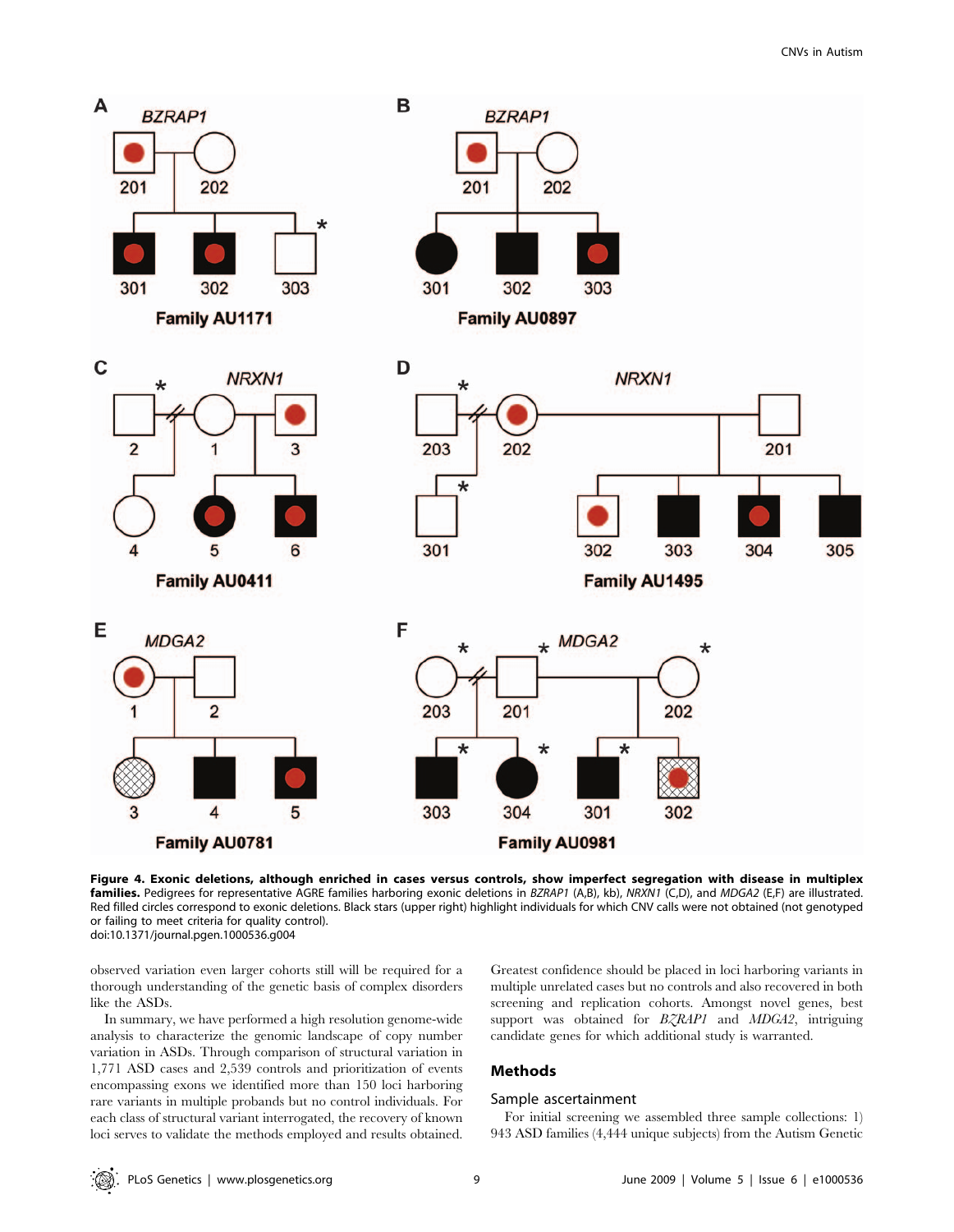Resource Exchange (AGRE) collection; 2) 1,070 de-identified and unrelated children of European ancestry from the Children's Hospital of Philadelphia (CHOP), with no evidence of neurological disorders; 3) 542 unrelated neurologically normal adults and seniors of European ancestry from the National Institute of Neurological Disorders and Stroke (NINDS) control collection. The AGRE families include 917 multiplex families, 24 simplex families and 2 families without an ASD diagnosis. For all analyses, AGRE cases annotated with "Autism"  $(n = 1,463)$ , "Broad Spectrum" ( $n = 149$ ) or "Not Quite Autism" ( $n = 71$ ) were treated equally and as affected. Samples from AGRE and NINDS were genotyped using DNA extracted from Epstein-Barr Virus (EBV) transformed lymphoblastoid cell lines, while the CHOP controls were genotyped using DNA extracted from whole blood. All AGRE and control samples included in these analyses were genotyped on the Illumina HumanHap550 version 3 arrays, and 281 samples genotyped on version 1 arrays were excluded from the present analysis. Since the NINDS controls were genotyped at a different location and time, they were used to assess the frequency of specific CNVs in an independent cohort and to address concerns of cell line artifacts. This study was approved by the Institutional Review Board of Children's Hospital of Philadelphia. All subjects provided written informed consent for the collection of samples and subsequent analysis.

The Autism Case-Control (ACC) cohort included 859 cases from multiple sites within the United States, all of whom were of European ancestry affected with ASD. Of those, 703 were male and 156 were female; 828 met diagnostic criteria for autism, and 31 met criteria for other ASDs. Subjects ranged from 2–21 years of age when the Autism Diagnostic Interview (ADI) was given. Of the case subjects, 54% were from simplex families with the balance coming from multiplex families. The control group used for replication included 1051 children of self-reported Caucasian ancestry who had no history of ASDs. These controls were recruited by CHOP nursing and medical assistant staff under the direction of CHOP clinicians within the CHOP Health Care Network, including four primary care clinics and several group practices and outpatient practices that included well child visits.

#### Detection and annotation of copy number variation

For each data set, we applied identical and stringent quality control criteria to remove samples with low signal quality. CNV calls were generated using PennCNV [20], an algorithm which employs multiple sources of information, including total signal intensity, allelic intensity ratios, SNP allele frequencies, distance between neighboring SNPs, and family information to generate calls. We excluded samples meeting any of the following criteria: a) standard deviation for autosomal log R ratio values (LRR\_SD) higher than 0.28, b) median B Allele Frequency (BAF\_median) higher than 0.55 or lower than 0.45, c) fraction of markers with BAF values between 0.2 and 0.25 or 0.75 and 0.8 (BAF\_drift) exceeded 0.002. We also excluded from our analysis CNVs within IGLC1  $(22q11.22)$ , *IGHG1* (14q32.33) and *IGKC* (2p11.2), and the T cell receptor constant chain locus (14q11.2), as well as CNVs in chromosomes showing evidence of heterosomic aberrations (chromosome rearrangements in sub-populations of cells) in BeadStudio.

CNV calls were mapped onto genes by identifying overlap with RefSeq exons, the coordinates of which we obtained from the UCSC table browser. Deletion events overlapping with exons retrieved in this way were listed as eDels. eDups were defined as gains overlapping one or more coding exons and seen to be internal to the beginning and end of the corresponding transcript. Gains observed to encompass all exons for a given gene were annotated as gDups. P values for relative CNV burden in cases and controls were calculated at each locus by Fisher's exact test. P values presented in Table S2, S4, S5 have not been subjected to correction for multiple testing. To compare our CNV calls with other publications that have used AGRE families [10,11,21,22], we examined published calls on the same individuals with the same AGRE identifiers. The CNV calls were retrieved from the Supplementary Materials of each corresponding publication.

#### Quantitative PCR for CNV validation

TaqMan primer/probe sets were designed to query random CNVs using FileBuilder 3.0 on the repeat-masked human genome (NCBI\_36; March 2006 release; http://genome.ucsc.edu/). For each assay, 10 ng of genomic DNA was assayed in quadruplicate in 10-µL reactions containing  $1\times$  final concentration TaqMan Universal Master Mix (ABI part number 4304437), and 200 nM of each primer and probe. Cycling was performed under default conditions in 384-well optical PCR plates on an ABI 7900 machine. Copy number was defined as  $2^{-\Delta\Delta CT}$ , where  $\Delta C_T$  is the difference in threshold cycles for the sample in question normalized against an endogenous reference (RNAseP) and expressed relative to the average values obtained by three arbitrary control DNAs. A list of TaqMan probes against the 12 CNVs tested is included in Table S3.

### Supporting Information

Figure S1 Multi-dimensional scaling plot of AGRE affected subjects, with red cross highlighting subjects carrying the eDels. Subjects of European ancestry are clustered toward the right side of the triangle.

Found at: doi:10.1371/journal.pgen.1000536.s001 (0.11 MB DOC)

Figure S2 We performed 10,000 phenotype permutation trials on replication data and determined for each the number of loci harboring CNVs exclusively in controls. During each trial a new set of control-specific loci was identified and the number of these absent from cases determined. We observed results comparable to those obtained experimentally  $(n = 18)$  in 246 of 10,000 trials  $(p = 0.02)$ .

Found at: doi:10.1371/journal.pgen.1000536.s002 (0.03 MB DOC)

Table S1 Description of AGRE sample used in the analysis. Found at: doi:10.1371/journal.pgen.1000536.s003 (0.03 MB DOC)

Table S2 Summary of CNVs in AGRE cases, first-degree relatives, and unrelated controls.

Found at: doi:10.1371/journal.pgen.1000536.s004 (0.04 MB DOC)

Table S3 TaqMan primers and probes used in CNV validation. Found at: doi:10.1371/journal.pgen.1000536.s005 (0.04 MB DOC)

Table S4 Exonic del/dups (Singletons and recurrent).

Found at: doi:10.1371/journal.pgen.1000536.s006 (0.14 MB XLS)

Table S5 Exonic del/dups (Recurrent in unrelated families). Found at: doi:10.1371/journal.pgen.1000536.s007 (0.45 MB XLS)

## Acknowledgments

We gratefully acknowledge the resources provided by the Autism Genetic Resource Exchange (AGRE) Consortium and the participating AGRE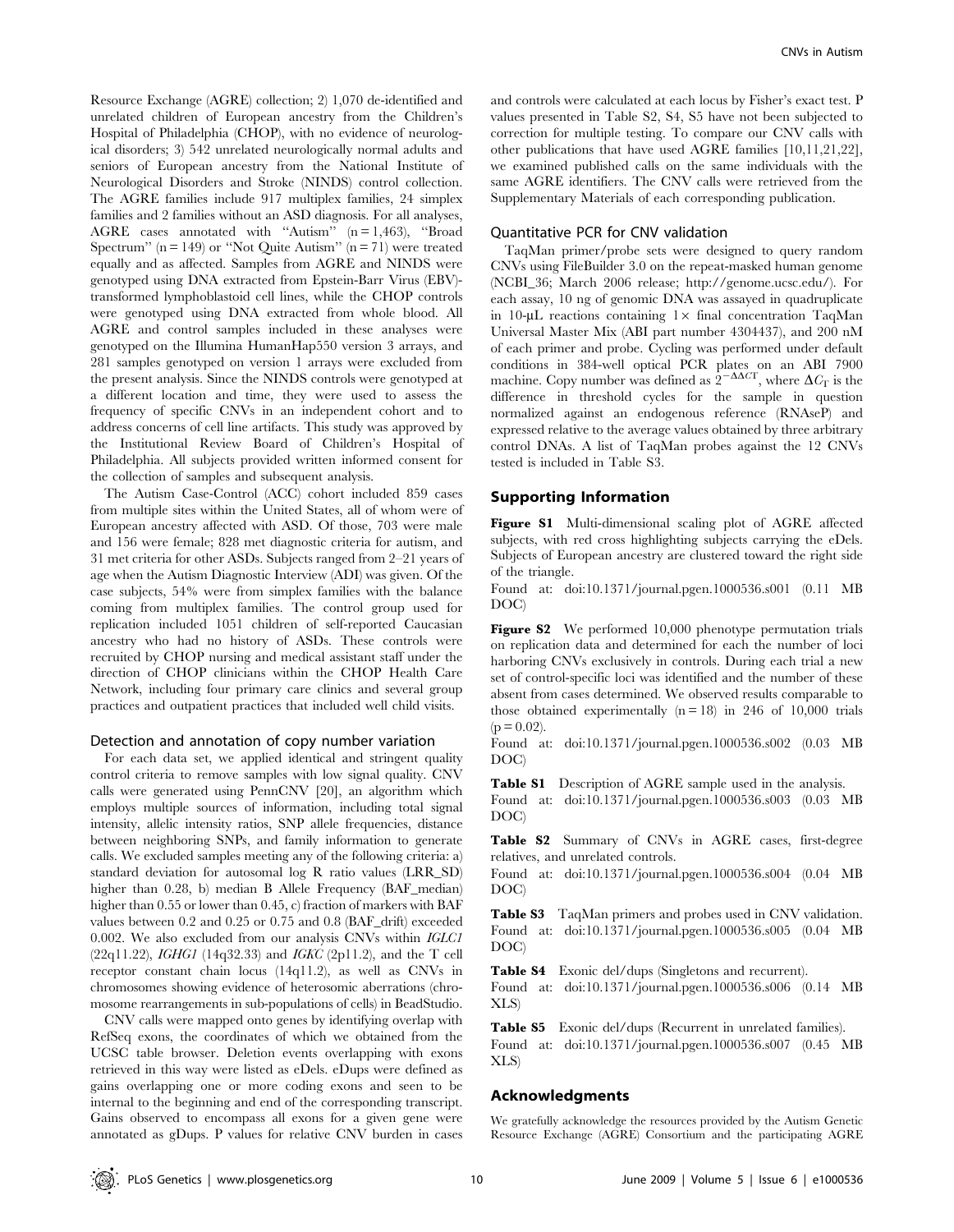families. We also gratefully thank the children and their families who donated blood samples to CHOP for research purposes. We also acknowledge the technical staff at the Center for Applied Genomics for producing the genotypes used for analyses and members of the Bucan lab for performing additional resequencing experiments and validation experiments.

## The AGRE Consortium

Dan Geschwind, M.D., Ph.D., UCLA, Los Angeles, CA; Maja Bucan, Ph.D., University of Pennsylvania, Philadelphia, PA; W.Ted Brown, M.D., Ph.D., F.A.C.M.G., N.Y.S. Institute for Basic Research in Developmental Disabilities, Staten Island, NY; Rita M. Cantor, Ph.D., UCLA School of Medicine, Los Angeles, CA; John N. Constantino, M.D., Washington University School of Medicine, St. Louis, MO; T.Conrad Gilliam, Ph.D., University of Chicago, Chicago, IL; Martha Herbert, M.D., Ph.D., Harvard Medical School, Boston, MA; Clara Lajonchere, Ph.D, Autism Speaks, Los Angeles, CA; David H. Ledbetter, Ph.D., Emory University, Atlanta, GA; Christa Lese-Martin, Ph.D., Emory University, Atlanta, GA;

#### References

- 1. Abrahams BS, Geschwind DH (2008) Advances in autism genetics: on the threshold of a new neurobiology. Nat Rev Genet 9: 341–355.
- 2. Bailey A, Le Couteur A, Gottesman I, Bolton P, Simonoff E, et al. (1995) Autism as a strongly genetic disorder: evidence from a British twin study. Psychol Med 25: 63–77.
- 3. Steffenburg S, Gillberg C, Hellgren L, Andersson L, Gillberg IC, et al. (1989) A twin study of autism in Denmark, Finland, Iceland, Norway and Sweden. J Child Psychol Psychiatry 30: 405–416.
- 4. Cantor RM, Kono N, Duvall JA, Alvarez-Retuerto A, Stone JL, et al. (2005) Replication of autism linkage: fine-mapping peak at 17q21. Am J Hum Genet 76: 1050–1056.
- 5. Vorstman JA, Staal WG, van Daalen E, van Engeland H, Hochstenbach PF, et al. (2006) Identification of novel autism candidate regions through analysis of reported cytogenetic abnormalities associated with autism. Mol Psychiatry 11: 118–28.
- 6. Szatmari P, Paterson AD, Zwaigenbaum L, Roberts W, Brian J, et al. (2007) Mapping autism risk loci using genetic linkage and chromosomal rearrangements. Nat Genet 39: 319–328.
- 7. Sebat J, Lakshmi B, Malhotra D, Troge J, Lese-Martin C, et al. (2007) Strong association of de novo copy number mutations with autism. Science 316: 445–449.
- 8. Marshall CR, Noor A, Vincent JB, Lionel AC, Feuk L, et al. (2008) Structural variation of chromosomes in autism spectrum disorder. Am J Hum Genet 82: 477–488.
- 9. Jacquemont ML, Sanlaville D, Redon R, Raoul O, Cormier-Daire V, et al. (2006) Array-based comparative genomic hybridisation identifies high frequency of cryptic chromosomal rearrangements in patients with syndromic autism spectrum disorders. J Med Genet 43: 843–849.
- 10. Kumar RA, Karamohamed S, Sudi J, Conrad DF, Brune C, et al. (2007) Recurrent 16p11.2 microdeletions in autism. Hum Mol Genet.
- 11. Weiss LA, Shen Y, Korn JM, Arking DE, Miller DT, et al. (2008) Association between Microdeletion and Microduplication at 16p11.2 and Autism. N Engl J Med.
- 12. Sharp AJ, Mefford HC, Li K, Baker C, Skinner C, et al. (2008) A recurrent 15q13.3 microdeletion syndrome associated with mental retardation and seizures. Nat Genet 40: 322–328.
- 13. Mefford HC, Sharp AJ, Baker C, Itsara A, Jiang Z, et al. (2008) Recurrent rearrangements of chromosome 1q21.1 and variable pediatric phenotypes. N Engl J Med 359: 1685–1699.
- 14. Alarcon M, Abrahams BS, Stone JL, Duvall JA, Perederiy JV, et al. (2008) Linkage, Association, and Gene-Expression Analyses Identify CNTNAP2 as an Autism-Susceptibility Gene. Am J Hum Genet 82: 150–159.
- 15. Kim HG, Kishikawa S, Higgins AW, Seong IS, Donovan DJ, et al. (2008) Disruption of neurexin 1 associated with autism spectrum disorder. Am J Hum Genet 82: 199–207.
- 16. Morrow EM, Yoo SY, Flavell SW, Kim TK, Lin Y, et al. (2008) Identifying autism loci and genes by tracing recent shared ancestry. Science 321: 218–223.
- 17. Glessner JT, Wang K, Cai G, Korvatska O, Kim CE, et al. (2009) Autism genome-wide copy number variation reveals ubiquitin and neuronal genes. Nature.
- 18. Geschwind DH, Sowinski J, Lord C, Iversen P, Shestack J, et al. (2001) The autism genetic resource exchange: a resource for the study of autism and related neuropsychiatric conditions. Am J Hum Genet 69: 463–466.
- 19. Nalls MA, Simon-Sanchez J, Gibbs JR, Paisan-Ruiz C, Bras JT, et al. (2009) Measures of autozygosity in decline: globalization, urbanization, and its implications for medical genetics. PLoS Genet 5: e1000415. doi:10.1371/ ournal.pgen.1000415.
- 20. Wang K, Li M, Hadley D, Liu R, Glessner J, et al. (2007) PennCNV: an integrated hidden Markov model designed for high-resolution copy number variation detection in whole-genome SNP genotyping data. Genome Res 17: 1665–1674.

Janet Miller, J.D., Ph.D., Autism Speaks, Los Angeles, CA; Stanley F. Nelson, M.D., UCLA School of Medicine, Los Angeles, CA; Gerard D. Schellenberg, Ph.D., University of Pennsylvania, Philadelphia, PA; Carol A. Samango-Sprouse, Ed.D., George Washington University, Washington, D.C.; Sarah Spence, M.D., Ph.D., UCLA, Los Angeles, CA; Matthew State, M.D., Ph.D., Yale University, New Haven, CT; Rudolph E. Tanzi, Ph.D., Massachusetts General Hospital, Boston, MA.

## Author Contributions

Conceived and designed the experiments: MB BSA KW DHG HH. Performed the experiments: BSA LIS CK. Analyzed the data: MB BSA KW JTG EIH MI DH JPB NBG IL JK ML RMC SFAG. Contributed reagents/materials/analysis tools: AIAR TH MS VK CML AS THW WMM TO JAS HC JIN NJM JSS EHC GD JDB GDS. Wrote the paper: MB BSA KW SFAG DHG HH.

- 21. Christian SL, Brune CW, Sudi J, Kumar RA, Liu S, et al. (2008) Novel submicroscopic chromosomal abnormalities detected in autism spectrum disorder. Biol Psychiatry 63: 1111–1117.
- 22. Cai G, Edelmann L, Goldsmith JE, Cohen N, Nakamine A, et al. (2008) Multiplex ligation-dependent probe amplification for genetic screening in autism spectrum disorders: Efficient identification of known microduplications and identification of a novel microduplication in ASMT. BMC Med Genomics 1: 50.
- 23. Martin CL, Duvall JA, Ilkin Y, Simon JS, Arreaza MG, et al. (2007) Cytogenetic and molecular characterization of A2BP1/FOX1 as a candidate gene for autism. Am J Med Genet B Neuropsychiatr Genet 144: 869–876.
- 24. Bond J, Roberts E, Mochida GH, Hampshire DJ, Scott S, et al. (2002) ASPM is a major determinant of cerebral cortical size. Nat Genet 32: 316–320.
- 25. Bakkaloglu B, O'Roak BJ, Louvi A, Gupta AR, Abelson JF, et al. (2008) Molecular Cytogenetic Analysis and Resequencing of Contactin Associated Protein-Like 2 in Autism Spectrum Disorders. Am J Hum Genet 82: 165– 173.
- 26. Strauss KA, Puffenberger EG, Huentelman MJ, Gottlieb S, Dobrin SE, et al. (2006) Recessive symptomatic focal epilepsy and mutant contactin-associated protein-like 2. N Engl J Med 354: 1370–1377.
- 27. Feng J, Schroer R, Yan J, Song W, Yang C, et al. (2006) High frequency of neurexin 1beta signal peptide structural variants in patients with autism. Neurosci Lett 409: 10–13.
- 28. Yan J, Noltner K, Feng J, Li W, Schroer R, et al. (2008) Neurexin 1alpha structural variants associated with autism. Neurosci Lett 438: 368–370.
- Jamain S, Quach H, Betancur C, Rastam M, Colineaux C, et al. (2003) Mutations of the X-linked genes encoding neuroligins NLGN3 and NLGN4 are associated with autism. Nat Genet 34: 27–29.
- 30. Comoletti D, De Jaco A, Jennings LL, Flynn RE, Gaietta G, et al. (2004) The Arg451Cys-neuroligin-3 mutation associated with autism reveals a defect in protein processing. J Neurosci 24: 4889–4893.
- 31. Laumonnier F, Bonnet-Brilhault F, Gomot M, Blanc R, David A, et al. (2004) X-linked mental retardation and autism are associated with a mutation in the NLGN4 gene, a member of the neuroligin family. Am J Hum Genet 74: 552–557.
- 32. Yan J, Oliveira G, Coutinho A, Yang C, Feng J, et al. (2005) Analysis of the neuroligin 3 and 4 genes in autism and other neuropsychiatric patients. Mol Psychiatry 10: 329–332.
- 33. Scheiffele P, Fan J, Choih J, Fetter R, Serafini T (2000) Neuroligin expressed in nonneuronal cells triggers presynaptic development in contacting axons. Cell 101: 657–669.
- 34. Graf ER, Zhang X, Jin SX, Linhoff MW, Craig AM (2004) Neurexins induce differentiation of GABA and glutamate postsynaptic specializations via neuroligins. Cell 119: 1013–1026.
- 35. Sadakata T, Washida M, Iwayama Y, Shoji S, Sato Y, et al. (2007) Autistic-like phenotypes in Cadps2-knockout mice and aberrant CADPS2 splicing in autistic patients. J Clin Invest 117: 931–943.
- 36. Walsh T, McClellan JM, McCarthy SE, Addington AM, Pierce SB, et al. (2008) Rare structural variants disrupt multiple genes in neurodevelopmental pathways in schizophrenia. Science 320: 539–543.
- 37. Wang Y, Sugita S, Sudhof TC (2000) The RIM/NIM family of neuronal C2 domain proteins. Interactions with Rab3 and a new class of Src homology 3 domain proteins. J Biol Chem 275: 20033–20044.
- 38. Zoghbi HY (2003) Postnatal neurodevelopmental disorders: meeting at the synapse? Science 302: 826–830.
- 39. Litwack ED, Babey R, Buser R, Gesemann M, O'Leary DD (2004) Identification and characterization of two novel brain-derived immunoglobulin superfamily members with a unique structural organization. Mol Cell Neurosci 25: 263–274.
- 40. Fernandez T, Morgan T, Davis N, Klin A, Morris A, et al. (2004) Disruption of contactin 4 (CNTN4) results in developmental delay and other features of 3p deletion syndrome. Am J Hum Genet 74: 1286–1293.